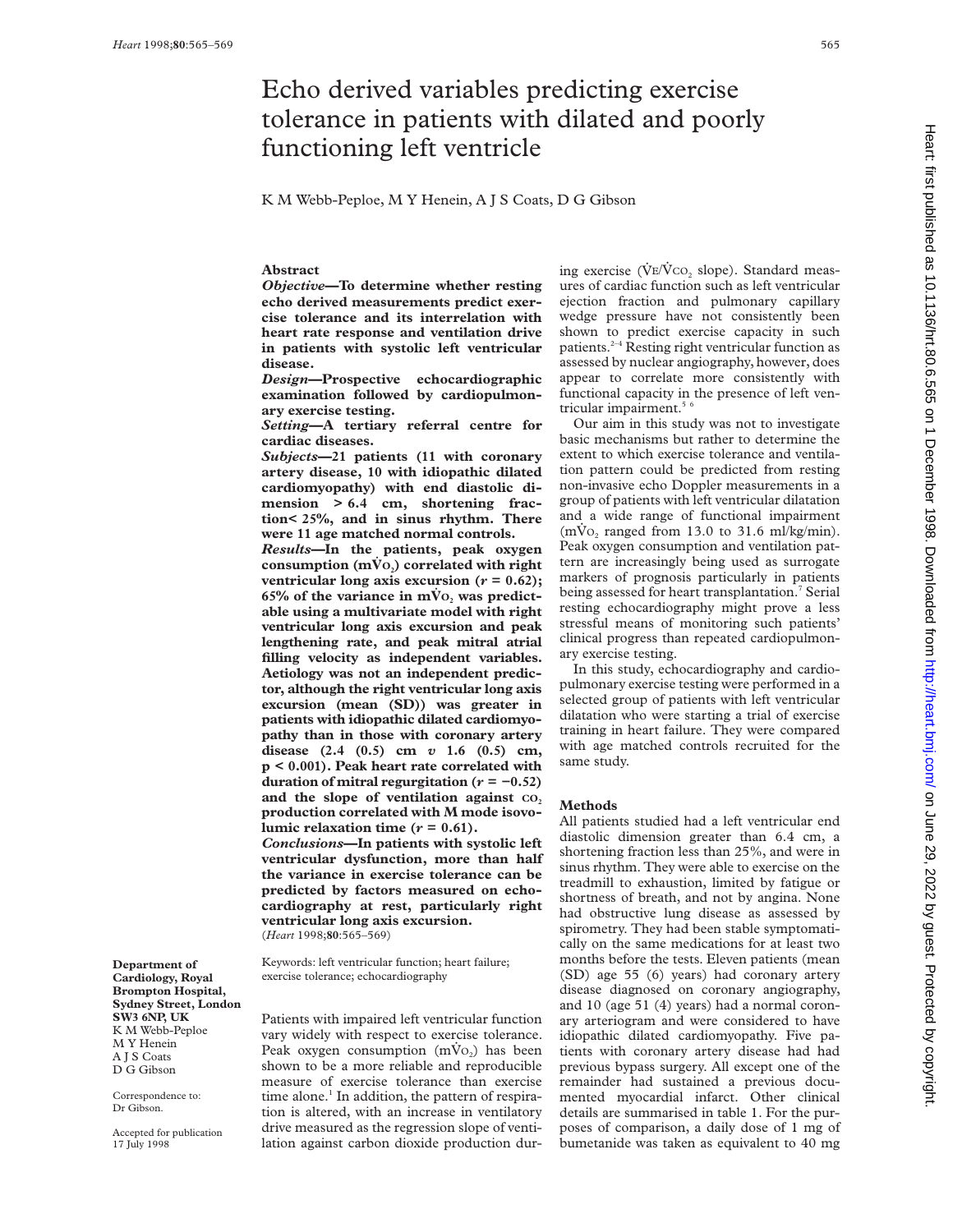*Table 1 Clinical data*

| Controls | <i>Ischaemic</i> | Idiopathic           |
|----------|------------------|----------------------|
| 51(7)    | 55(6)            | 51 (4)               |
| 10/1     | 11/0             | 9/1                  |
|          | 107 (98)         | 100(85)              |
|          | 0.9(1.7)         | 1.3(2.1)             |
|          | 22(11)           | $9(7)$ <sup>++</sup> |
|          |                  |                      |
|          | 8                |                      |
|          | 8                |                      |
|          | 3                | 5                    |
|          | 3                | 5                    |
|          |                  |                      |

Values are mean (SD); ††p < 0.01 *v* ischaemic group.

of frusemide, and 75 mg of captopril daily was taken as equivalent to 10 mg of enalapril, 5 mg of lisinopril, or 2.5 mg of ramipril.

The 11 normal controls (age 51 (7) years) were volunteers who had no symptoms suggestive of heart disease and no history of hypertension, effort induced chest pain, or shortness of breath. Resting electrocardiograms were normal in all (one had right bundle branch block). There was no evidence of significant heart disease on echocardiography and no ischaemic electrocardiogram changes on maximal exercise testing.

All patients and controls gave written informed consent before starting the study, which was approved by the Royal Brompton Hospital ethics committee.

#### ECHOCARDIOGRAPHY

Patients were asked to omit the diuretic dose immediately before testing, but took their other drugs as usual. Echocardiography was performed at rest with the subject in the left lateral position, using a 2.5 MHz imaging transducer connected to a Hewlett-Packard Sonos 1500 echocardiograph (Hewlett-Packard Inc, Andover, Massachusetts, USA). A cross sectional guided M mode echocardiography of left ventricular short axis was performed from the parasternal long axis view with the cursor placed at the tip of the mitral valve leaflets. Long axis

*Table 2 Echocardiographic measurements*

| Variable                       | Controls  | <i><u><b>Ischaemic</b></u></i> | Idiopathic               |
|--------------------------------|-----------|--------------------------------|--------------------------|
| Left ventricular short axis    |           |                                |                          |
| End diastolic dimension (cm)   | 4.8(0.5)  | 7.4 $(0.6)$ ***                | 7.1 $(0.6)$ ***          |
| End systolic dimension (cm)    | 3.0(0.6)  | $6.4(0.6)$ ***                 | $6.1(0.7)$ ***           |
| Fractional shortening (%)      | 38(8)     | 13 $(4)$ ***                   | $14(5)***$               |
| A2-mitral cusp separation (ms) | 60(20)    | 40(40)                         | 60(45)                   |
| Peak shortening rate (cm/s)    | 8.8(2.9)  | 4.9 $(1.3)$ ***                | $4.5(2.1)***$            |
| Peak lengthening rate (cm/s)   | 9.4(3.0)  | $6.6(3.2)$ *                   | $6.1(2.8)$ *             |
| Left ventricular long axis     |           |                                |                          |
| Lateral                        |           |                                |                          |
| Excursion (cm)                 | 1.5(0.3)  | $0.9(0.3)$ ***                 | $0.9(0.3)$ ***           |
| Peak shortening rate (cm/s)    | 7.3(1.9)  | 4.3 $(1.3)$ ***                | 4.7 $(0.8)$ ***          |
| Peak lengthening rate (cm/s)   | 7.7(1.7)  | 4.9 $(2.8)$ <sup>*</sup>       | $5.4(3.0)*$              |
| Septal                         |           |                                |                          |
| Excursion (cm)                 | 1.4(0.3)  | $0.6(0.3)$ ***                 | $0.7(0.3)$ ***           |
| Peak shortening rate (cm/s)    | 6.1(1.4)  | $2.9(1.8)$ ***                 | $3.4(1.3)***$            |
| Peak lengthening rate (cm/s)   | 6.5(2.1)  | 3.1 $(2.2)$ ***                | 4.7(1.8)                 |
| Posterior                      |           |                                |                          |
| Excursion (cm)                 | 1.6(0.3)  | $0.9(0.2)$ ***                 | $1.0(0.3)$ ***           |
| Peak shortening rate (cm/s)    | 6.5(1.3)  | $4.0(1.4)$ ***                 | $4.0(1.7)$ ***           |
| Peak lengthening rate (cm/s)   | 7.9(2.1)  | $5.2 (2.2)$ **                 | $4.5(2.2)$ **            |
| Right ventricular long axis    |           |                                |                          |
| Excursion (cm)                 | 2.6(0.3)  | $1.6(0.5)$ ***                 | 2.4(0.5)                 |
| Peak shortening rate (cm/s)    | 12.1(1.6) | $8.6(3.0)$ **                  | $11.3(3.5)$ <sup>+</sup> |
| Peak lengthening rate (cm/s)   | 10.1(3.1) | 8.5(2.7)                       | 10.2(3.6)                |

Values are mean (SD). A2–mitral cusp separation, M mode isovolumic relaxation time measured as the interval between the first high frequency component on the phonocardiogram and the separation of the mitral valve leaflets on the mitral M mode echocardiogram. \*\*\*p<0.001, \*\*p<0.01, \*p<0.05 *v* controls; †††p<0.001, †p<0.05 *v* ischaemic group.

recordings were obtained from the apical four and two chamber views, with the cursor across three sites on the left atrioventricular ring (lateral, septal, and posterior), and across the tricuspid ring in the four chamber view, representing the right ventricular free wall, as previously described.8 At all sites, we measured total excursion of the atrioventricular ring together with peak shortening and lengthening rates. We also recorded forward transmitral Doppler flow velocities from the apical four chamber view, using the same transducer in pulsed wave Doppler mode, with the sample volume adjacent to the tips of leaflets. Any mitral regurgitation was recorded using a nonimaging continuous wave Doptek transducer (Doptek, London, UK). All M mode traces were measured and digitised as previously described.<sup>8</sup>

## EXERCISE TESTING

Cardiopulmonary exercise testing was performed after the echocardiography. Each subject exercised to exhaustion on a treadmill using the standard Bruce protocol $10$  with the addition of "stage 0" at 1.0 mph and a 5% gradient. Subjects breathed through a one way valve, allowing the collection of expired air. Expired air was mixed with an inert indicator gas in a mixing chamber, and samples taken every 11 seconds were analysed by mass spectrometry (Amis 2000, Innovision, Odense, Denmark). Ventilation rate  $(V<sub>E</sub>)$ , carbon dioxide production  $(VCO<sub>2</sub>)$ , and oxygen consumption  $(\dot{V}o_2)$  were derived on-line every 11 seconds.<sup>1</sup> In each exercise test, we calculated peak oxygen consumption ( $\dot{m} \dot{V}_{O_2}$ ), the  $\dot{V}_{E}$ /  $\rm V_{CO_2}$  slope, and the respiratory exchange ratio— $\dot{V}CO_2/\dot{V}O_2$  (respiratory quotient, RQ) at peak exercise.

#### STATISTICAL ANALYSIS

Continuous data are expressed as mean (SD). The data were analysed using Statview (Abacus Concepts Inc, Berkeley, California, USA). The differences between groups were compared by analysis of variance. When such differences were present, Fisher's test was used to determine which of the means differed significantly. When comparing only two groups (for example, drug dosage in the two patient groups) the Student's unpaired *t* test was used. To analyse relations between variables, simple linear regression (least squares method), stepwise regression, and multivariate analysis were performed. Results were considered to be significant at  $p < 0.05$ .  $R^2$ , or the proportion of the dependent variable's variability that is explained by the independent variables, was used to assess the quality of the regression models. "Adjusted  $R^{2n}$  adjusts for the number of variables in the model as  $R^2$  is likely to increase simply by increasing the number of independent variables.

# **Results**

## CLINICAL DATA

The two patient groups with and without coronary artery disease did not differ significantly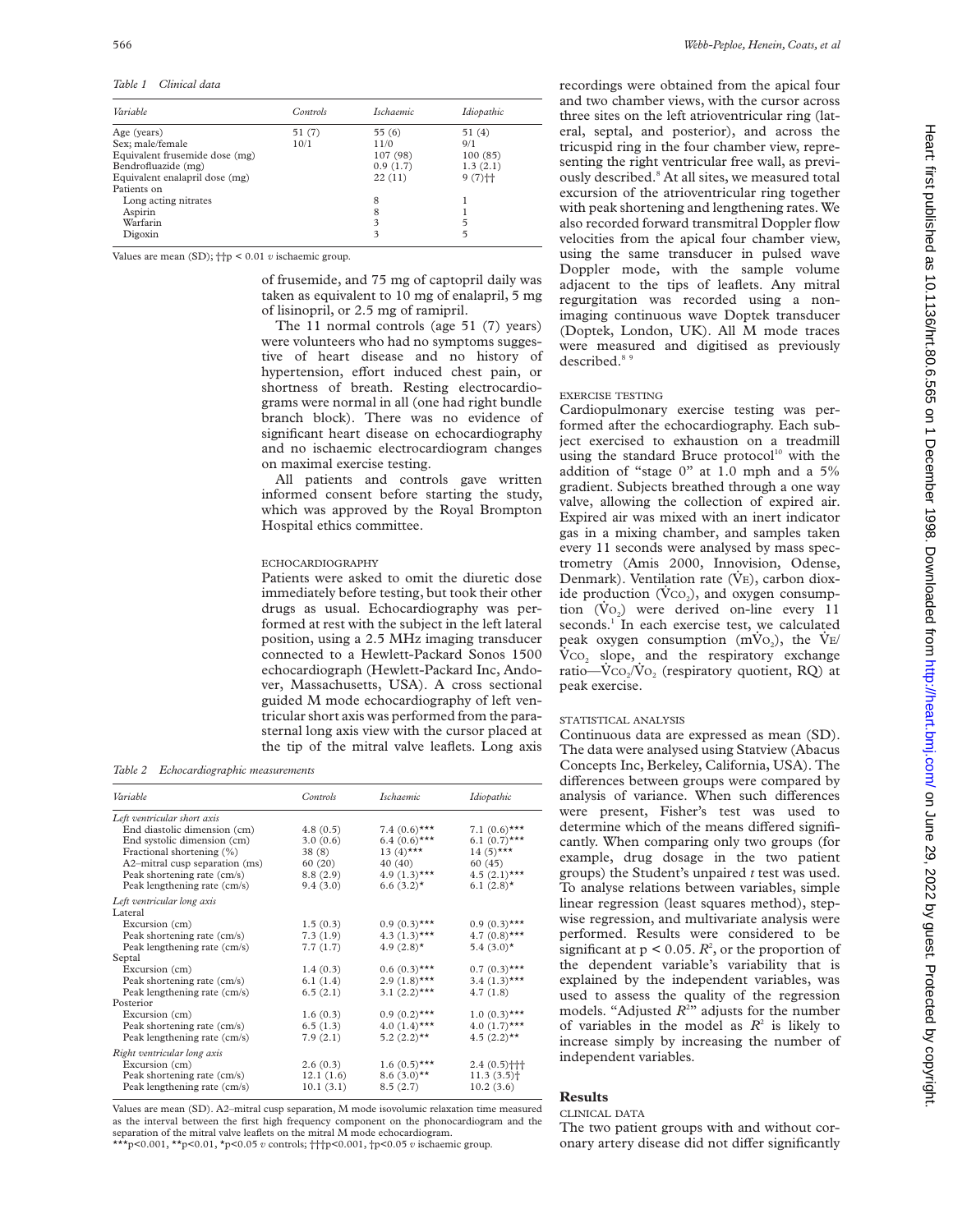*Table 3 Mitral Doppler echocardiography*

| Variable                       | <b>Controls</b> | <i><u><b>Ischaemic</b></u></i> | Idiopathic               |
|--------------------------------|-----------------|--------------------------------|--------------------------|
| E wave velocity $(m/s)$        | 0.6(0.2)        | 0.8(0.5)                       | 0.5(0.4)                 |
| E wave deceleration time (ms)  | 200(40)         | 180 (80)                       | 140 (35)                 |
| A wave velocity (m/s)          | 0.5(0.1)        | 0.3(0.3)                       | $0.8(0.2)$ *†††          |
| $E/(E+A)$ ratio                | 0.6(0.1)        | 0.7(0.4)                       | $0.4(0.2)$ <sup>++</sup> |
| A2-onset of flow (ms)          | 95(10)          | 90(30)                         | $120(20)*+$              |
| A2-peak of E wave (ms)         | 175 (20)        | 155 (40)                       | 200(45)                  |
| Duration of flow (ms)          | 545 (130)       | 340 $(200)$ ***                | 345 $(145)$ **           |
| Duration of regurgitation (ms) | 400(15)         | 425(50)                        | 445 (30)                 |

Values are mean (SD). A2, first high frequency component of the second heart sound on the phonocardiogram; A2–onset of flow, the Doppler isovolumic relaxation time measured as the interval between A2 and the onset of flow across the mitral valve; A velocity, peak velocity of the atrial component of mitral filling; E velocity, peak velocity of the early component of mitral filling; E/(E+A), ratio of peak early filling velocity to the sum of the peak early and the peak atrial filling velocities.

\*\*\*p<0.001, \*\*p<0.01, \*p<0.05 *v* controls; †††p<0.001, ††p<0.01 *v* ischaemic group.

with respect to age or diuretic dose. Clinical data for patients and controls are summarised in table 1.

## ECHO DOPPLER

By definition, both patient groups had increased left ventricular end diastolic and end systolic dimensions with reduced fractional shortening, but they did not differ significantly from each other in standard measures of short and long axis left ventricular function (table 2). The Doppler data are summarised in table 3. All patients had a mitral filling time that was significantly shorter than in the control group. Six patients with coronary artery disease filled only during early diastole, two of each patient group filled solely during atrial systole, and three with coronary artery disease and eight with idiopathic dilated cardiomyopathy had early and late components to their filling pattern. Mild functional mitral regurgitation was detectable in all patients with coronary artery disease, in five with idiopathic dilated cardiomyopathy, and in two normal controls.

Mean right ventricular long axis excursion and peak shortening rate were reduced in patients with coronary artery disease (table 2). The ranges of right ventricular long axis excursion were 1.8 to 3.3 cm in patients with idiopathic dilated cardiomyopathy and 1.1 to 2.8 cm in patients with coronary artery disease; thus some of the patients with coronary artery disease had relatively preserved right ventricular function.

#### EXERCISE DATA

The exercise data for all groups are summarised in table 4. The exercise capacity of the patients with idiopathic dilated cardiomyopathy was significantly greater than in those with coronary artery disease.

*Table 4 Exercise data*

| Variable                         | <b>Controls</b> | <i>Ischaemic</i>        | Idiopathic              |
|----------------------------------|-----------------|-------------------------|-------------------------|
| Exercise time (s)                | 952 (106)       | 503 (89)***             | 722 (117)***+++         |
| $mV_0$ , $(ml/kg/min)$           | 31.5(4.6)       | $18.6(3.9)$ ***         | $25.0(4.9)$ **††        |
| VE/VCO <sub>2</sub>              | 25.5(3.8)       | $35.8(5.3)$ ***         | $31.1 (4.7)$ *†         |
| Anaerobic threshold (ml/kg/min)  | 14.0(4.1)       | 11.3(3.3)               | 13.1(3.4)               |
| RO                               | 1.27(0.13)      | 1.18(0.11)              | 1.19(0.09)              |
| Resting heart rate (beats/min)   | 66 (9)          | 83 $(20)$ <sup>**</sup> | 88 $(10)$ <sup>**</sup> |
| Peak heart rate (beats/min)      | 168(20)         | $144(25)$ **            | $167(12)$ <sup>+</sup>  |
| Change in heart rate (beats/min) | 102(15)         | 61 $(12)$ ***           | $79(14)$ ***††          |
|                                  |                 |                         |                         |

Values are mean (SD).  $\dot{mV}$ <sub>2</sub>, peak oxygen consumption; RQ, ratio of carbon dioxide production to oxygen consumption at peak exercise;  $\dot{V}E/\dot{V}CO_2$ , regression slope of ventilation rate against carbon dioxide production during exercise.

\*\*\*p<0.001, \*\*p<0.01, \*p<0.05 *v* controls; †††p<0.001, ††p<0.01, †p<0.05 *v* ischaemic group.



*Figure 1 Relation between peak oxygen consumption (mV<sub>O</sub>)* and right ventricular long axis excursion in *patients in whom the left ventricle is dilated and poorly functioning.*

As would be expected, in the patients as a whole the peak oxygen consumption correlated with exercise time  $(r = 0.70)$ , with anaerobic threshold  $(r = 0.77)$ , with  $V_{E}/V_{CO_2}$  $(r = -0.55)$ , and with pulse rate change  $(r = 0.54)$ .

### CORRELATIONS BETWEEN ECHO DOPPLER AND EXERCISE CAPACITY

*Predictors of peak oxygen consumption*

The single variables that had the highest correlation with  $mV_0$  were right ventricular long axis excursion  $(r = 0.62)$  (fig 1), peak mitral A velocity  $(r = 0.56)$ , and septal long axis excursion  $(r = 0.47)$ . mV<sub>O<sub>2</sub></sub> was not correlated with either left ventricular lateral long axis excursion (*r* = 0.20) or left ventricular posterior long axis excursion  $(r = 0.02)$ . Including aetiology with right ventricular long axis excursion in a multivariate model predicting  $m\dot{V}o$ , did not cause a significant increase in *, the coefficient of mul*tiple correlation. Peak oxygen consumption also showed no correlation with left ventricular short axis dimensions or shortening fraction. In a stepwise regression model entering all the measured echocardiographic variables for which the data were complete for every patient, right ventricular long axis excursion, mitral A wave velocity, and right ventricular long axis peak shortening rate emerged as the independent predictors of peak oxygen consumption (table 5). Entering these as independent variables in a multivariate model, 65% of the variance of peak oxygen consumption was predictable.

#### *Predictors of ventilatory drive during exercise*

The  $\dot{V}E/\dot{V}CO_2$  slope correlated with M mode isovolumic relaxation time  $(r = 0.61)$  (fig 2). The scatter plot of the association shows that patients either fell into the normal range with a lower  $V_{E}/V_{CO}$ , slope that bore no relation to isovolumic relaxation time or into an abnormal group with a higher  $\dot{V}E/\dot{V}CO<sub>2</sub>$  that correlated closely with isovolumic relaxation time. The shorter the isovolumic relaxation time, the higher the  $\dot{V}E/\dot{V}CO_2$  slope.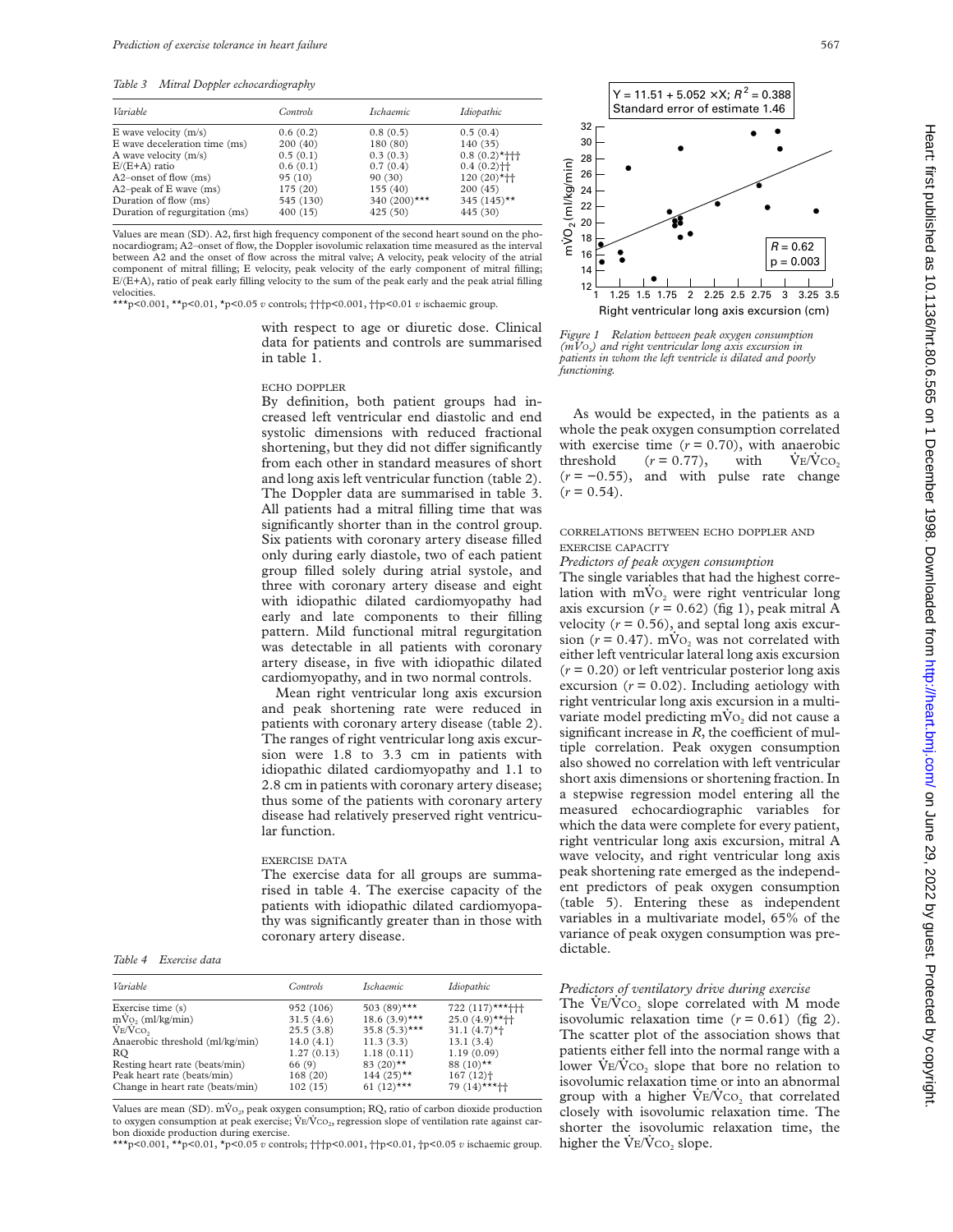*Table 5 Stepwise and multiple regression analysis showing predictors of peak oxygen consumption*

|                                   | Coefficient | F to remove | R    | Adjusted $R^2$ |
|-----------------------------------|-------------|-------------|------|----------------|
| Stepwise regression               |             |             |      |                |
| Step 1                            |             |             | 0.62 | 0.36           |
| RV long axis excursion            | 5.05        | 12.05       |      |                |
| Step 2                            |             |             | 0.77 | 0.56           |
| RV long axis excursion            | 11.18       | 23.03       |      |                |
| RV long axis peak shortening rate | $-1.39$     | 9.48        |      |                |
| Step 3                            |             |             | 0.84 | 0.65           |
| RV long axis excursion            | 9.93        | 21.80       |      |                |
| RV long axis peak shortening rate | $-1.41$     | 12.49       |      |                |
| Mitral A wave velocity            | 5.50        | 5.94        |      |                |
| Intercept                         | 12.67       |             |      |                |
| Multiple regression               |             | p Value     |      |                |
| RV long axis excursion            |             | 0.0002      |      |                |
| RV long axis peak shortening rate |             | 0.0025      |      |                |
| Mitral A wave velocity            |             | 0.026       |      |                |
|                                   |             |             |      |                |

Mitral A wave velocity, peak velocity of the atrial component of mitral filling; RV, right ventricular.



*Figure 2* Relation between ventilation drive ( $\dot{V}E/\dot{V}CO<sub>2</sub>$ ) *and M mode isovolumic relaxation time in patients with a dilated and poorly functioning left ventricle.*

#### *Predictors of peak heart rate on exercise*

Peak heart rate attained on exercise correlated inversely with peak E wave velocity (*r* = −0.52), with E/(E+A) ratio (the ratio of peak early filling velocity to the sum of the peak early and peak atrial filling velocities)  $(r = -0.55)$ , with duration of mitral regurgitation  $(r = -0.52)$ , and with age  $(r = -0.55)$ .

#### **Discussion**

Exercise tolerance is often reduced in patients with systolic left ventricular disease. Neither echo derived measures of left ventricular systolic function nor left ventricular ejection fraction determined by nuclear angiography predict exercise tolerance.<sup>2</sup> Resting pulmonary artery wedge pressure has been shown both to correlate with<sup>11</sup> and to have no influence on<sup>12</sup> peak oxygen consumption and exercise capacity. Similarly, lower New York Heart Association functional class or better exercise tolerance have been linked to both low<sup>13</sup> and high<sup>14</sup> E/A ratios.

We confirmed that left ventricular cavity size and shortening fraction at rest do not predict exercise tolerance. Transmitral flow velocities showed some correlation in that a preserved A wave (that is, the absence of a restrictive filling pattern) was associated with greater exercise tolerance. Though the patients in this trial were indistinguishable in measures of left ventricular size and systolic function as assessed using standard M mode echocardiography, those

with coronary artery disease performed significantly less well than those with idiopathic dilated cardiomyopathy. In the final analysis, however, aetiology did not prove to be an independent predictor. The major factor predicting peak oxygen consumption was the extent of right ventricular long axis excursion, while septal long axis excursion and transmitral flow pattern were less discriminating. Thus the highest peak oxygen consumption might be expected in a patient with normal right ventricular long axis excursion and peak shortening rate and a dominant transmitral A wave. Well over half (65%) of the variance of peak oxygen consumption could be predicted on this basis.

The association between right ventricular function and exercise tolerance in these patients with left ventricular disease confirms previous studies in which right ventricular ejection fraction was determined by nuclear angiography. However, right ventricular long axis function is very simple to measure by echo, and can be repeatedly estimated without radiation exposure. The finding of disease in the right coronary artery in most of the coronary artery disease group, with total occlusion in five, suggests that the depressed long axis excursion was secondary to intrinsic right ventricular disease rather than to increased pulmonary artery pressure causing abnormal loading. In addition, the use of cardiopulmonary bypass necessary for coronary artery bypass grafting independently depresses right ventricular long axis function.<sup>1</sup>

Patients with left ventricular dilatation operating at a fixed stroke volume depend on heart rate to increase cardiac output with exercise. In our patients peak heart rate on exercise correlated inversely with duration of mitral regurgitation at rest. Prolonged mitral regurgitation limits the time available for left ventricular filling; thus as heart rate increases with exercise, the time available for forward mitral flow falls and may reach a value insufficient to sustain cardiac output.<sup>16</sup> In these patients with mild "functional" mitral regurgitation the apparent chronotropic incompetence due to prolonged mitral regurgitation may contribute to their limitation in maximum exercise capacity.

Patients with impaired left ventricular function have an abnormal ventilatory response to exercise—the more impaired their exercise tolerance, the greater their  $V_{E}/V_{CO_2}$  slope. In our patients, the relation between  $V_{E}/V_{CO_2}$  slope and M mode isovolumic relaxation time was suggestive of this. Values were normal in four patients, while in the remainder there was strong negative correlation between isovolumic relaxation time and  $\dot{V}E/\dot{V}CO_2$  slope, such that when the isovolumic relaxation time was 20 ms or less, the ventilation pattern was always abnormal. We were unable to identify a factor that reliably predicted which patients with a normal isovolumic relaxation time had a normal ventilatory response to exercise (falling on the right hand side of the majority illustrated in fig 2), but those with a normal response tended to be younger and to exercise for longer. Isovolumic relaxation time, like